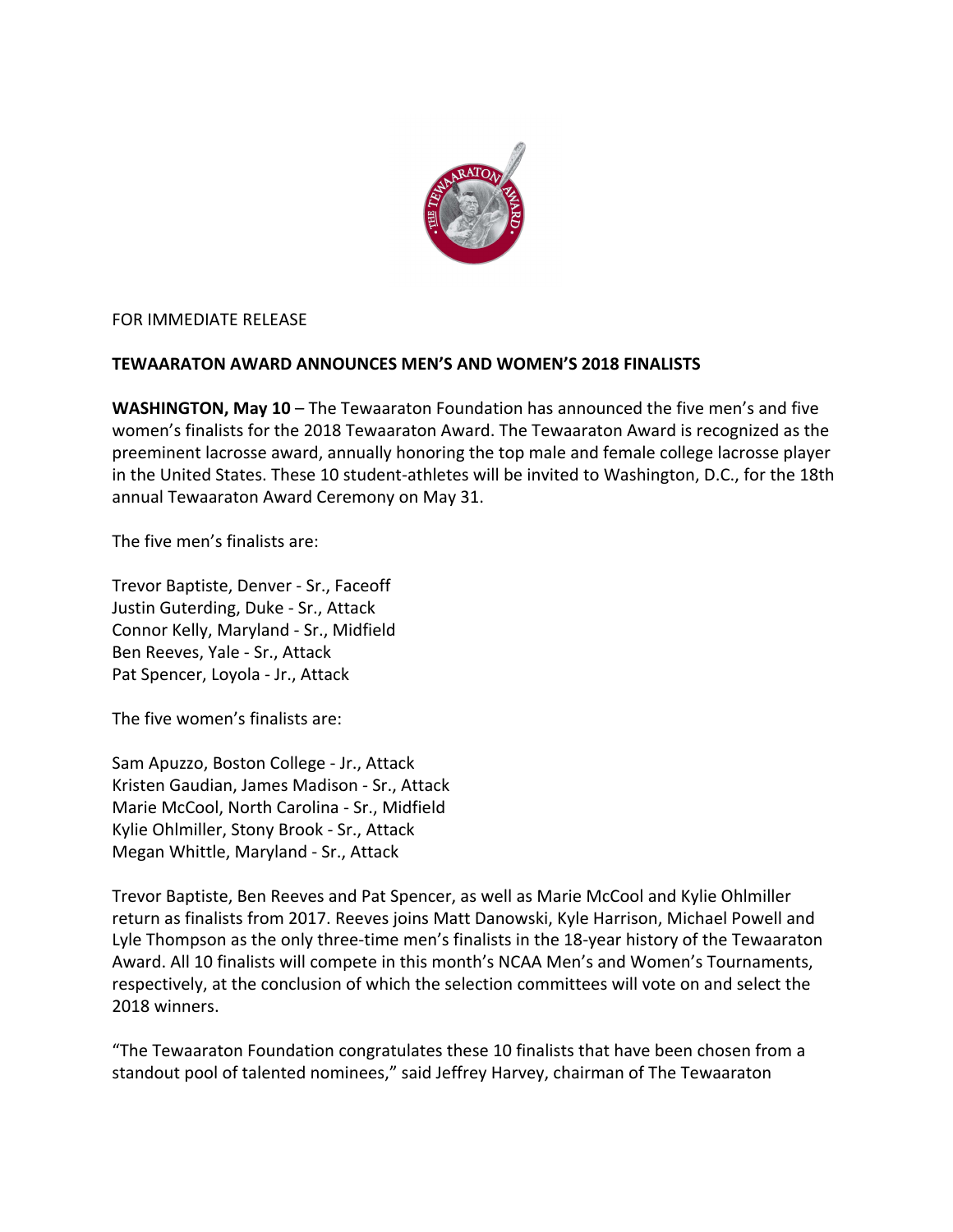Foundation. "We look forward to welcoming each of them and their families to Washington, D.C., on May 31 and wish them the very best in their respective playoff journeys."

The Tewaaraton Award annually honors the top male and top female college lacrosse player in the United States. Finalists come from a pool of 25 men's and 25 women's nominees that were announced April 26. The selection committees are comprised of 17 men's and 17 women's current and former college coaches.

Brief bios of the men's finalists:

Denver faceoff specialist and returning Tewaaraton finalist **Trevor Baptiste** earned BIG EAST Midfielder of the Year for a fourth consecutive season. The senior from Denville, N.J., ranks second in the nation with a 76.9% faceoff percentage and third with 250 faceoffs wins, while also collecting 144 ground balls (9.6 per game), good for sixth in the country. The 2018 U.S. Men's National Team member and Senior CLASS Award finalist helped the Pioneers to the team's fifth straight outright BIG EAST regular season title. He has pulled to within three faceoff wins of setting the NCAA Division I career record for faceoff wins, and also ranks second all-time in ground balls. Baptiste is Denver's fourth finalist and would be the Pioneers' first Tewaaraton winner.

Duke attackman **Justin Guterding** headlines the nation's No. 6 offense, leading the ACC and the nation with 56 goals and 96 points. On a per-game basis, Guterding ranks first in goals, ninth in assists and second in points in the nation, all while shooting at an efficient 50% clip, good for 10th in the country. The senior captain earned his third All-ACC selection and was named ACC Offensive Player of the Year, joining Zack Greer as the second player in NCAA Division I history to record 200 career goals and becoming one of 13 players in Division I history to amass 300 career points. He needs five goals to surpass Greer's NCAA-record 206. A native of Garden City, N.Y., Guterding looks to become the fourth-seeded Blue Devils' third Tewaaraton winner, and is the program's 13th finalist.

Big Ten Offensive Player of the Year **Connor Kelly** led Maryland with 40 goals, 33 assists and 73 points, helping the Terps earn the NCAA Tournament's No. 1 seed for a third consecutive season after Maryland claimed outright the Big Ten regular season championship. A unanimous first team All-Big Ten selection and Big Ten All-Tournament Team honoree, the senior midfielder ranked first in the conference in points and points per game (4.86), while leading the Big Ten with four game-winning goals. The Easton, Conn., native joined 2016 Tewaaraton Legend Frank Urso as the only midfielders in Maryland history to record 40 goals in a campaign. Kelly looks to follow Matt Rambo as the Terrapins' second Tewaaraton winner, and is Maryland's third finalist.

Yale senior attackman **Ben Reeves** captained the nation's third-ranked offense to the first undefeated Ivy League regular season in program history and No. 3 seed in the NCAA Tournament, leading the Bulldogs with 51 goals, 39 assists and 90 points en route to Ivy League Player of the Year honors for the second consecutive season. The three-time first team All-Ivy performer and Ivy League All-Tournament Team honoree from Macedon, N.Y., led the league in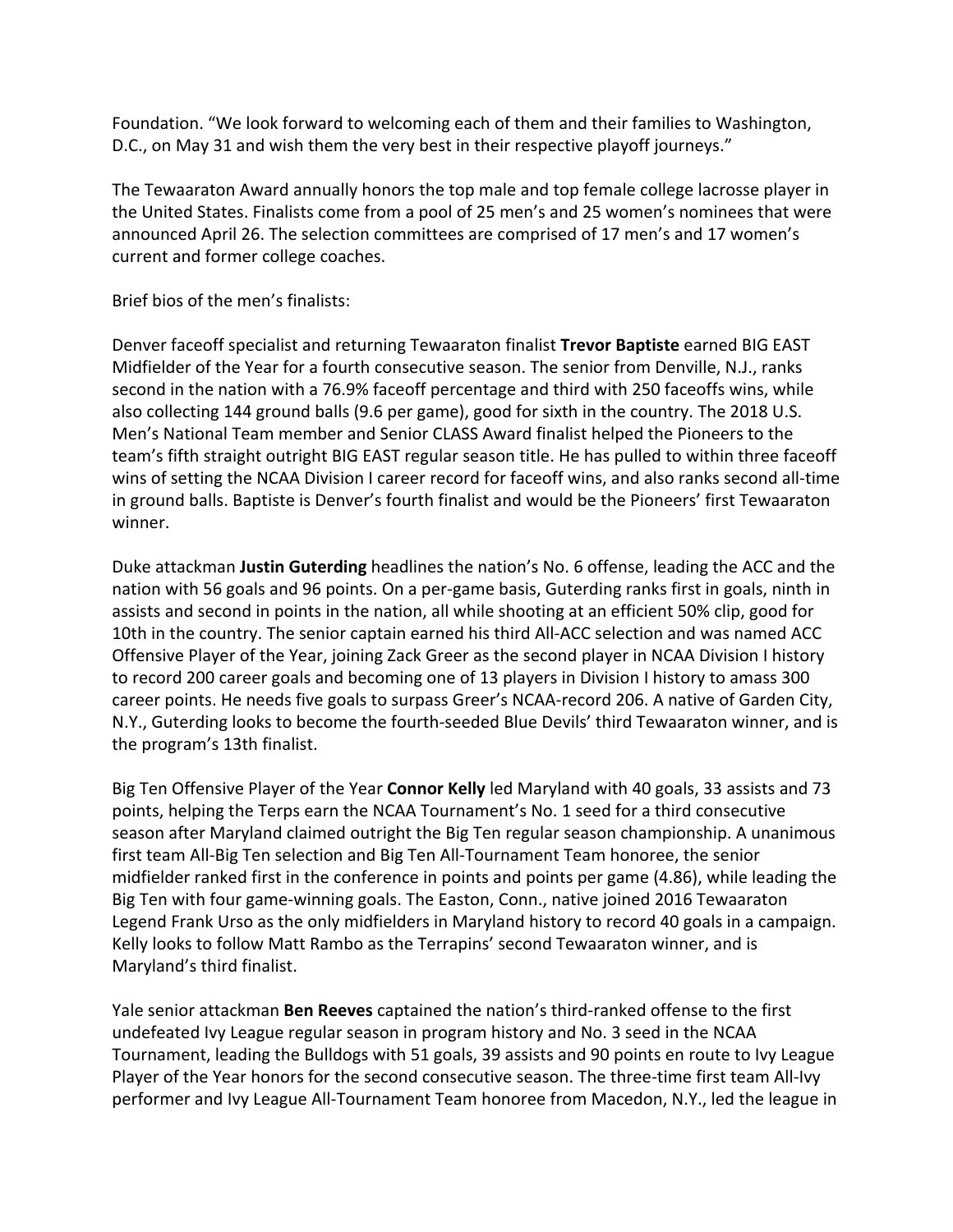goals and goals per game (3.19), ranking second in the nation in both categories, as well as top 10 in points, points per game, assists and assists per game. Reeves, who was Yale's first Tewaaraton finalist as a sophomore in 2016 and is the program's all-time leading goal- and point-scorer, would be the Bulldogs' first winner.

Loyola attackman and returning Tewaaraton finalist **Pat Spencer** was named Patriot League Offensive Player of the Year for the third consecutive year as the Greyhounds took home the league's regular season and tournament championships. The Patriot League Tournament MVP and three-time first team All-Patriot League performer paced the nation's fifth-ranked scoring offense and the league with 90 points and 55 assists, while ranking in the nation's top five in points, points per game, assists and assists per game. The junior from Davidsonville, Md., set the Loyola and Patriot League career assists record with 162, and his 256 career points are already tops all-time in league history. Spencer would be the Greyhounds' first Tewaaraton winner among four finalists.

Brief bios of the women's finalists:

ACC Attacker of the Year **Sam Apuzzo** helped Boston College to a record-setting campaign that saw the Eagles complete the program's first perfect regular season, rack up 19 consecutive wins and win the ACC regular-season championship en route to the No. 4 seed in the NCAA Tournament. The junior set a program record with 127 draw controls, and leads the ACC with 79 goals and 112 points, while also pacing the Eagles with 33 assists. Her 27 caused turnovers and 40 ground balls are good for second and third on the Eagles, respectively. A two-time All-ACC first team performer and ACC All-Tournament team selection, the West Babylon, N.Y., native ranks third in the nation in points and fourth in goals. She would be Boston College's first Tewaaraton winner, and follow Sarah Mannelly (2015) as the program's second finalist.

James Madison attacker and CAA Player of the Year **Kristen Gaudian** leads the Dukes and the CAA with 67 goals and 82 points. A two-time first-team All-CAA performer and 2018 CAA Championship All-Tournament team selection, Gaudian set single-season (26) and career (44) school records for free-position goals, and also ranks second on the squad with 67 draw controls. The senior from Fairfax Station, Va., helped James Madison to a program-record 18 wins, including the CAA's regular-season and conference championships, and a school-best No. 3 seed in the NCAA Tournament. Gaudian is the Dukes' first finalist since Gail Decker in 2004, and would be the program's first Tewaaraton winner.

Returning Tewaaraton finalist **Marie McCool** became the first player in conference history to repeat as ACC Midfielder of the Year, leading North Carolina to a third consecutive ACC Championship and the No. 2 seed in the NCAA Tournament. A three-time first team All-ACC selection, the senior from Moorestown, N.J., leads the Tar Heels with 39 ground balls, 23 caused turnovers and 141 draw controls, while her 58 goals and 74 points are good for second and fourth on the team, respectively. The ACC All-Tournament team performer also ranks in the conference's top five in goals per game and is fifth nationally in draw controls. McCool is North Carolina's seventh finalist, and would be the program's first Tewaaraton winner.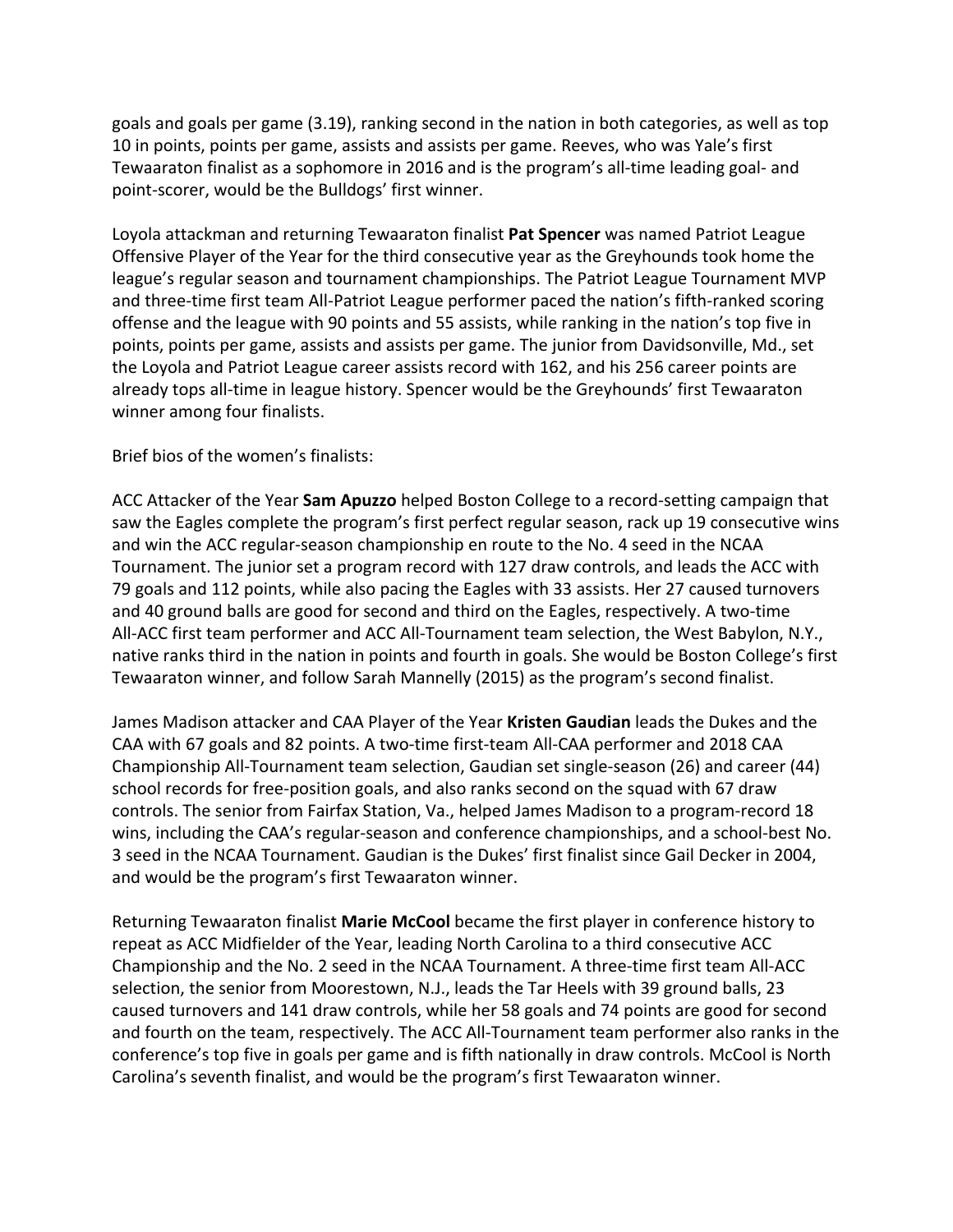Stony Brook senior attacker **Kylie Ohlmiller** continues her record-breaking trajectory, surpassing Tewaaraton winners Jen Adams and Hannah Nielsen, respectively, to become the NCAA Division I all-time leader in career points (478) and assists (240). Ohlmiller paced the Seawolves' second-ranked offense with 145 points, 7.63 points per game and 64 assists, all good for tops in the nation for the regular season. She propelled Stony Brook to an undefeated 19-0 record, a sixth consecutive America East Championship and the No. 5 seed in the NCAA Tournament. The Islip, N.Y., native netted her second consecutive America East Offensive Player of the Year award, third America East Championship Most Outstanding Player recognition and was named to the all-conference first team for the fourth time. Ohlmiller is a finalist for the second time and would be the Seawolves' first Tewaaraton winner.

Maryland attacker **Megan Whittle** leads the Terps and the Big Ten with 74 goals and 86 points, ranking in the nation's top 10 in both categories. She scored a career-high eight goals to lift the Terrapins to the team's third straight Big Ten Championship, claiming Tournament MVP and helping the Terps to the No. 1 seed in the NCAA Tournament. A native of Glenwood, Md., Whittle earned her second Big Ten Attack Player of the Year honors, to go with a fourth consecutive All-Big Ten Team selection. The senior captain surpassed former Tewaaraton winner Jen Adams as Maryland's career leader in goals, and sits just one goal behind Temple's Gail Cummings (289) for the second-most career goals in NCAA history. She seeks to become the Terps' seventh consecutive and ninth overall Tewaaraton winner.

The guidelines for finalists and recipient selections are as follows:

- Finalists will be the best five players chosen without regard to institution.
- Finalists will be selected based on individual performance and a player's contribution to the success of their team.
- Finalists are chosen based on the current year's regular-season performance (date of selection is at the conclusion of the regular season, before playoffs).
- Recipients are chosen based on the current year's regular season and playoff performance.
- Sportsmanship can play a role in the selection process and it is important that the recipient upholds the mission and values of the Tewaaraton Award.

This year's initial Tewaaraton Watch Lists were **announced on March 1** and included the top 50 men's and women's college lacrosse players in the country. Two rounds of additions to the Watch Lists were announced, on [March 22](http://bit.ly/2018firstroundadditions) and [April 12](http://bit.ly/18WatchListAdditions2), before the official 25 men and 25 women nominees [came out on April 26.](http://bit.ly/Tewaaraton2018Nominees)

For more information on the Tewaaraton Award, how to donate to this non-profit or to attend this year's May 31 ceremony, visit [Tewaaraton.com](http://tewaaraton.com/). Like and follow The Tewaaraton Foundation at [Facebook.com/Tewaaraton,](https://www.facebook.com/Tewaaraton/) [Twitter.com/Tewaaraton](https://twitter.com/tewaaraton) and [Instagram.com/Tewaaraton](https://www.instagram.com/Tewaaraton/).

## **About The Tewaaraton Foundation**

Founded at the University Club of Washington, DC and first presented in 2001, the Tewaaraton